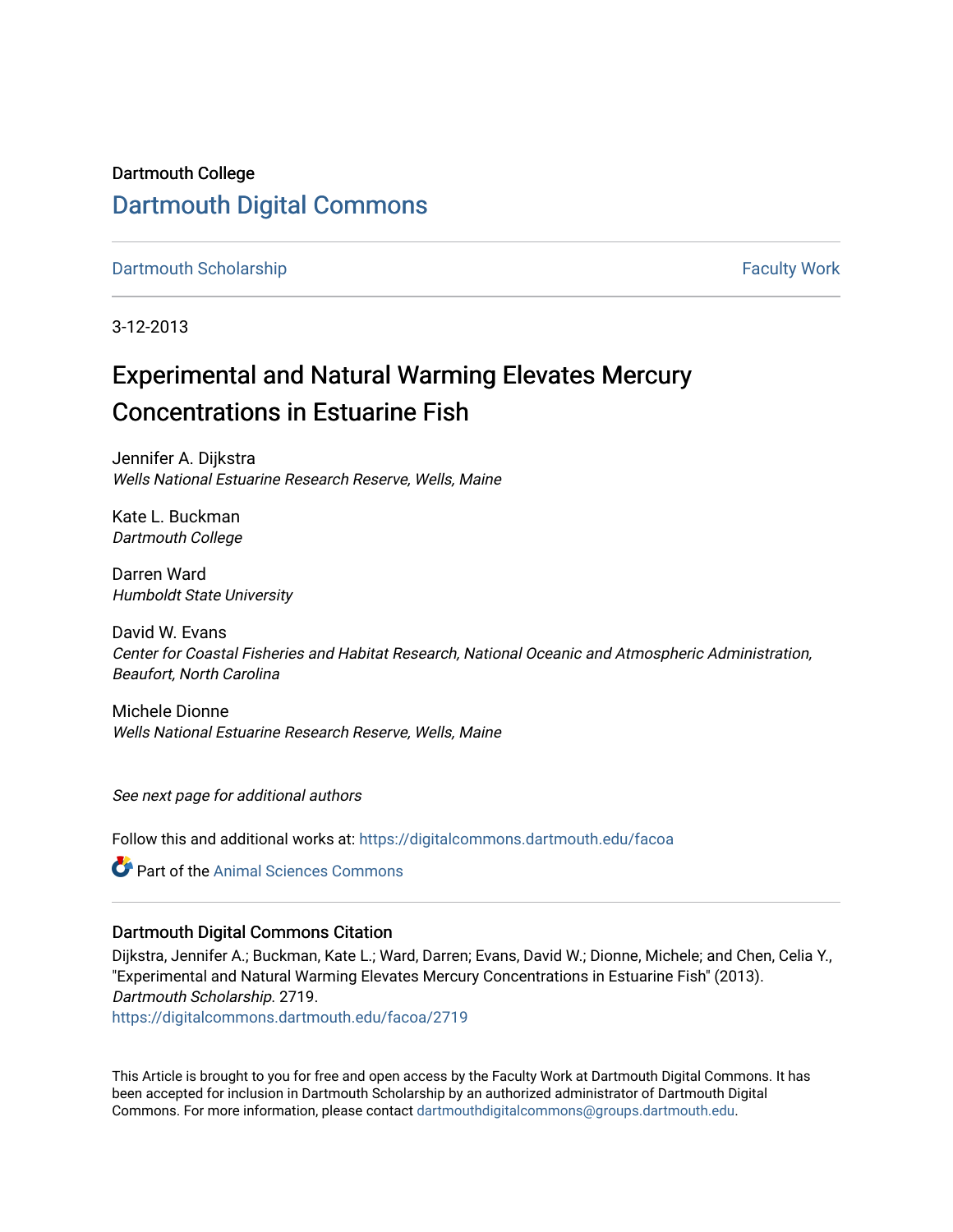## Authors

Jennifer A. Dijkstra, Kate L. Buckman, Darren Ward, David W. Evans, Michele Dionne, and Celia Y. Chen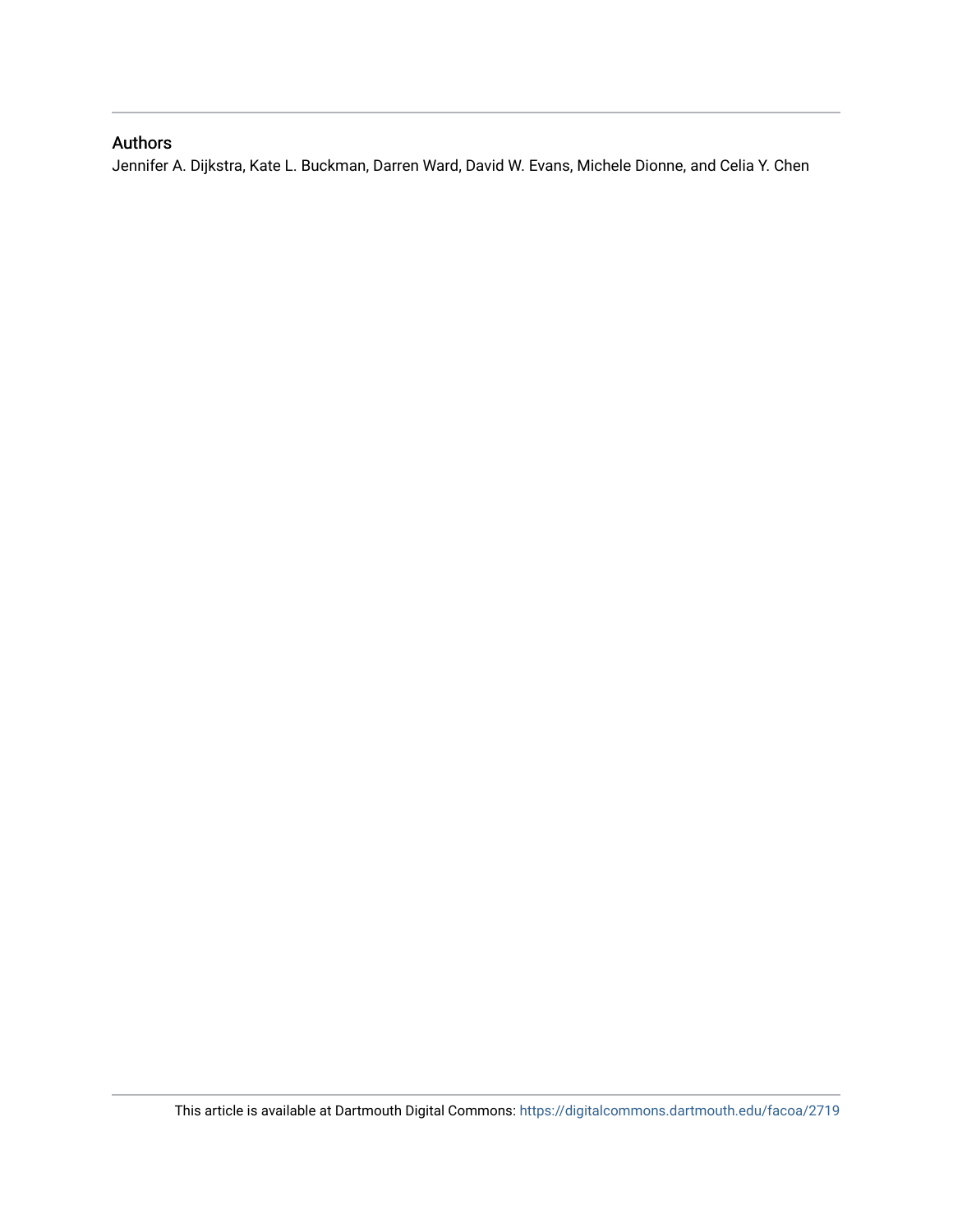# Experimental and Natural Warming Elevates Mercury Concentrations in Estuarine Fish

### Jennifer A. Dijkstra<sup>1</sup>\*, Kate L. Buckman<sup>2</sup>, Darren Ward<sup>3</sup>, David W. Evans<sup>4</sup>, Michele Dionne<sup>1</sup>, Celia Y. Chen<sup>2</sup>

1 Wells National Estuarine Research Reserve, Wells, Maine, United States of America, 2 Department of Biological Sciences, Dartmouth College, Hanover, New Hampshire, United States of America, 3 Fisheries Biology Department, Humboldt State University, Arcata, California, United States of America, 4 Center for Coastal Fisheries and Habitat Research, National Oceanic and Atmospheric Administration, Beaufort, North Carolina, United States of America

#### Abstract

Marine food webs are the most important link between the global contaminant, methylmercury (MeHg), and human exposure through consumption of seafood. Warming temperatures may increase human exposure to MeHg, a potent neurotoxin, by increasing MeHg production as well as bioaccumulation and trophic transfer through marine food webs. Studies of the effects of temperature on MeHg bioaccumulation are rare and no study has specifically related temperature to MeHg fate by linking laboratory experiments with natural field manipulations in coastal ecosystems. We performed laboratory and field experiments on MeHg accumulation under varying temperature regimes using the killifish, Fundulus heteroclitus. Temperature treatments were established in salt pools on a coastal salt marsh using a natural temperature gradient where killifish fed on natural food sources. Temperatures were manipulated across a wider range in laboratory experiments with killifish exposed to MeHg enriched food. In both laboratory microcosms and field mesocosms, MeHg concentrations in killifish significantly increased at elevated temperatures. Moreover, in field experiments, other ancillary variables (salinity, MeHg in sediment, etc.) did not relate to MeHg bioaccumulation. Modeling of laboratory experimental results suggested increases in metabolic rate as a driving factor. The elevated temperatures we tested are consistent with predicted trends in climate warming, and indicate that in the absence of confounding factors, warmer sea surface temperatures could result in greater in bioaccumulation of MeHg in fish, and consequently, increased human exposure.

Citation: Dijkstra JA, Buckman KL, Ward D, Evans DW, Dionne M, et al. (2013) Experimental and Natural Warming Elevates Mercury Concentrations in Estuarine Fish. PLoS ONE 8(3): e58401. doi:10.1371/journal.pone.0058401

Editor: Zhi Zhou, National University of Singapore, Singapore

Received October 17, 2012; Accepted February 4, 2013; Published March 12, 2013

This is an open-access article, free of all copyright, and may be freely reproduced, distributed, transmitted, modified, built upon, or otherwise used by anyone for any lawful purpose. The work is made available under the Creative Commons CC0 public domain dedication.

Funding: Funding for this research was provided by NIEHS (NIH #P42 ES007373) and Maine Sea Grant (#DV-08-017). Funding for J. A. Dijkstra was provided by the George and Eleanor Ford Foundation. The funders had no role in study design, data collection and analysis, decision to publish, or preparation of the manuscript.

Competing Interests: The authors have declared that no competing interests exist.

\* E-mail: jdijkstra@ccom.unh.edu

#### Introduction

Methylmercury (MeHg) is a potent neurotoxin that readily bioaccumulates and biomagnifies in coastal marine food webs, which are important pathways to human mercury (Hg) exposure [1]. While it is not presently known how climate change will affect the fate of MeHg in marine ecosystems, climate related factors, specifically rising temperatures, could increase the production and bioaccumulation of MeHg at the base of marine food webs. This, in turn, could affect human exposure through consumption of marine fish. Studies of human populations have shown correlations between total mercury (THg) in fish consumed and increased blood pressure, myocardial infarctions and delays in neurobehavioral development in children [2,3]. In the US, 50 states have instituted fish consumption advisories pertaining to Hg, and coastal advisories exist for all states bordering the Atlantic and the Gulf of Mexico due to the rising concern regarding health risks associated with Hg exposure through consumption of seafood. In this study, we investigated the effect of temperature on MeHg bioaccumulation in killifish, important and ubiquitous estuarine forage fish, in both the laboratory and in the field.

Marine and estuarine systems are subject to sustained multiple stressors that include climate change [4] and atmospheric deposition and chemical inputs of heavy metals from industry and fossil fuel emissions [5,6]. The effects of climate change are particularly apparent in coastal ecosystems, as they are exposed to climate extremes [4,7]. These systems are also used extensively by humans and are venues of exposure for a variety of toxic chemicals [6]. Coastal and estuarine sediments are repositories for Hg, receiving both atmospheric and watershed inputs [8,9]. Due to the biogeochemical conditions that stimulate methylation of inorganic Hg by sulfate-reducing bacteria [10–13], estuaries and coastal zones are hot spots for the transformation of Hg into its more toxic form of MeHg. MeHg produced in coastal zones is available to estuarine food webs that are important pathways to human exposure, as the consumption of marine fish and shellfish are the dominant source of MeHg to humans [1,14]. The production of MeHg in coastal zones may account for much of the bioaccumulation in marine fish [15], along with methylation in the water column [16,17].

MeHg production and bioaccumulation in aquatic systems is affected by biological and geochemical factors [18–20]. MeHg concentrations in fish and shellfish species are influenced by sediment type and biogeochemistry [21], which affect methylation rates and MeHg flux to the water column, and water chemistry. Climate-induced changes in environmental parameters such as dissolved organic carbon, pH, and temperature can directly or indirectly alter organismal MeHg concentrations through altered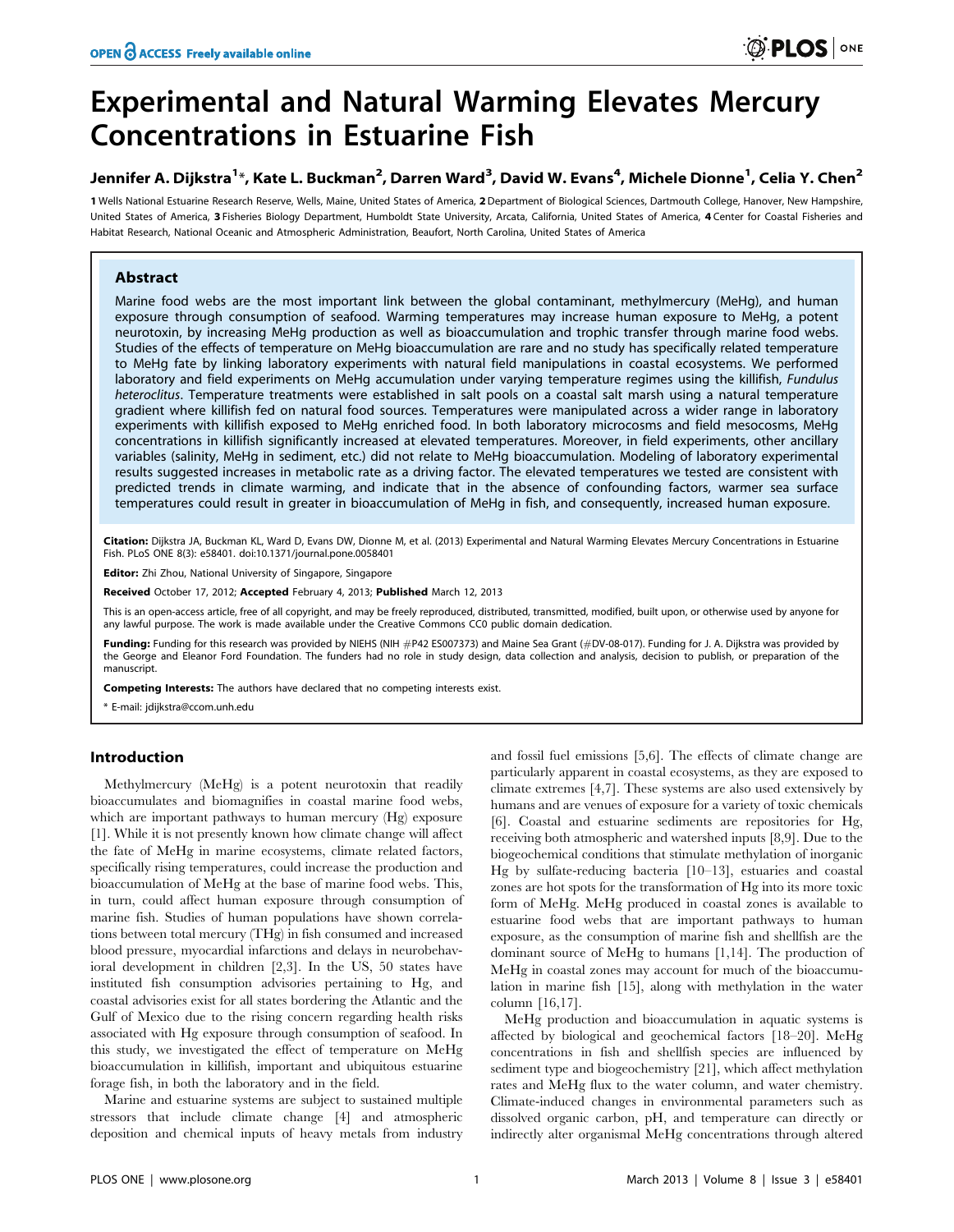sediment metal-binding capacity, increased or decreased methylation rates, microbial activity levels, diet (benthic and pelagic community composition), and fish physiology [22–29]. While climate warming and its role in altering heavy metal burdens in fish and shellfish has received attention, forecasting the effects of climate warming on MeHg bioaccumulation is difficult due to the multiple processes that influence MeHg production, bioavailability and uptake [28,30].

The Northeast US is clearly warming with rising air and sea temperatures and a lengthened growing season [31,32]. In Northeast coastal waters, annual mean temperature has risen by  $\sim$ 1°C since the 1970's [33] and by 1–2°C during the summer [4,34]. Predicted increases in water temperature for temperate waters are between  $1.5^{\circ}$ C and  $4.5^{\circ}$ C [35,36], making an understanding of the effect of temperature on contaminant uptake of particular interest. Approaches to predicting the effect of climate warming on heavy metal burdens have focused primarily on decadal correlations between nutrient concentrations, warmer water temperatures and metal concentrations [8,37–40]. While reported studies on the effect of temperature on MeHg bioaccumulation are rare, particularly in marine environments, in aquatic systems, there is generally a positive correlation between warmer water temperatures and accumulation of heavy metals. Laboratory studies relating temperature to Hg and MeHg bioaccumulation in freshwater zooplankton indicate temperature may increase MeHg accumulation [41]. Seasonal field studies suggest increased Hg methylation in sediments at warmer temperatures, which could lead to greater concentrations of bioavailable MeHg [11,42,43]. Freshwater arctic fish have shown increasing contaminant burdens despite decreasing atmospheric deposition, with climate and temperature effects hypothesized to be driving factors for the increased exposure [37]. These and other studies suggest that warmer temperatures may lead to greater heavy metal bioaccumulation in marine ecosystems e.g. [37]. Mechanistically, rising water temperatures can lead to increase feeding rates in response to higher metabolic demand [18,44–46]. Higher consumption could result in greater MeHg uptake and accumulation [41]; conversely increased consumption could also result in greater growth, leading to reduced MeHg bioaccumulation through somatic growth dilution [18,47]. Given that the global climate is warming and that temperature is increasing at a more rapid rate in temperate regions than previously recorded [36], it is critical to evaluate the relationship between temperature and Hg bioaccumulation in temperate coastal systems. No prior studies have linked climate warming to MeHg bioaccumulation using both laboratory and field related studies. This study provides important insight into the fate of MeHg in marine ecosystems under climate warming scenarios.

We coupled field and laboratory studies to investigate the effect of temperature on MeHg accumulation in the killifish, Fundulus heteroclitus. Small fish that reside in estuaries are valuable bioindicators for MeHg uptake in local food webs because their low trophic position links them to MeHg production and entry of MeHg into marine food webs [48,49]. Both their trophic position and their widespread geographic distribution make killifish a good focal species with which to examine effects of climate warming on MeHg in coastal and marine ecosystems. Temperature induced changes in killifish MeHg bioaccumulation in field studies can result from increased MeHg production and subsequent trophic transfer of MeHg through the food web and/or temperature mediated effects on fish growth [18]. In our study, we examined killifish accumulation of MeHg in natural saltmarsh pools spanning a temperature gradient, investigated the effects of temperature alone on MeHg bioaccumulation in laboratory

experiments, and evaluated possible mechanisms of temperature effect on MeHg bioaccumulation.

#### Materials and Methods

#### Field Studies

The study was conducted in the undeveloped marsh-estuarine ecosystem of Little River estuary within the Wells National Estuarine Research Reserve (Wells NERR) in Wells, Maine located along the southern Gulf of Maine coastline. On July 30, 2009 and May 20, 2010, we enclosed natural populations of killifish in six salt marsh pools of similar size and depth in the Little River Estuary in Wells, ME using rigid 1-m high, 3 mm mesh  $\rm Vexar^{\rm TM}$  attached to PVC support poles. The lower edges of the VexarTM were attached to the pool walls below the water surface using 20-cm long landscaping staples, closing off pools so that fish could not leave during higher tide, but allowed movement of smaller organisms (e.g., zooplankton). Fish were collected on October 15, 2009 and September 15, 2010 at the end of the growing season. Because these individuals were enclosed in salt marsh pools, contaminant concentrations measured for their tissues were assumed to be a reflection of their local environment. Salt marsh pools were selected as they provide habitat for fish species and support significant prey fish (e.g. killifish) production [50]. Our preliminary results found that temperatures in pools varied according to their distance away from the marsh seaward edge. This spatial thermal gradient for pool habitats mimics projected increases in summer and fall sea surface temperatures for the region  $1.5^{\circ}$ C to  $4.5^{\circ}$ C [35,36].

We recorded temperature hourly in each pool using a HOBO temperature data logger placed  $\sim 0.3$  m below the water's surface. Salinity and dissolved oxygen concentrations were measured every two weeks using a  $YSI^{\hat{T}M}$ dataprobe 85. Sediments from the six pools were collected concurrently with the killifish at the end of the study period and were assumed to reflect relative availability of MeHg within the pools. Fish were sampled using seines and were put in an ice bath prior to being euthanized by severing the spinal cord. They were handled with trace metal clean procedures and frozen for stable isotope and MeHg analysis. A sample of the top 2 cm of the sediment from each pool was randomly collected along the edge of the pool with a 6.5 cm diameter coring tube. Each sediment sample was freeze-dried, homogenized and sent to the Dartmouth College Trace Element Core Facility for Hg and MeHg analysis [51–53]. The ratio of MeHg to total Hg was used as a proxy for MeHg production. Percent total organic carbon  $\%TOC$ ) was measured using thermal partitioning at 550 $\degree$ C. Total lengths and weights of each fish were measured and only fish between 20 mm and 40 mm  $(n = 3$  to 5/pool) were analyzed for this study. Year 1, young-of-the-year (YOY) killifish are less than 50 mm in the fall [54]. Therefore, concentrations of MeHg in killifish used for this study represent accumulation of MeHg for the studied growing season only. Fish were placed in trace-metal clean containers and freeze dried, weighed, homogenized and analyzed for total mercury by EPA Method 7473 [55], using a Milestone DMA-80 analyzer. Recoveries of the CRMs DOLT-3 and TORT-2 averaged  $101\% \pm 11\%$  and  $100\% \pm 9\%$ , respectively. Spike recoveries averaged  $100.3\% \pm 3.6\%$ . MeHg was extracted from the same tissue samples with 4.57 N nitric acid. Aliquots of the extract were analyzed by ethylation, gas-chromatographic cold-vapor atomic fluorescence spectroscopy using a Brooks Rand MERX automated MeHg analyzer [53]. Recoveries for MeHg in a series of marine tissue CRMs from the Canadian National Research Council averaged  $106\% \pm 3\%$ . Average percent MeHg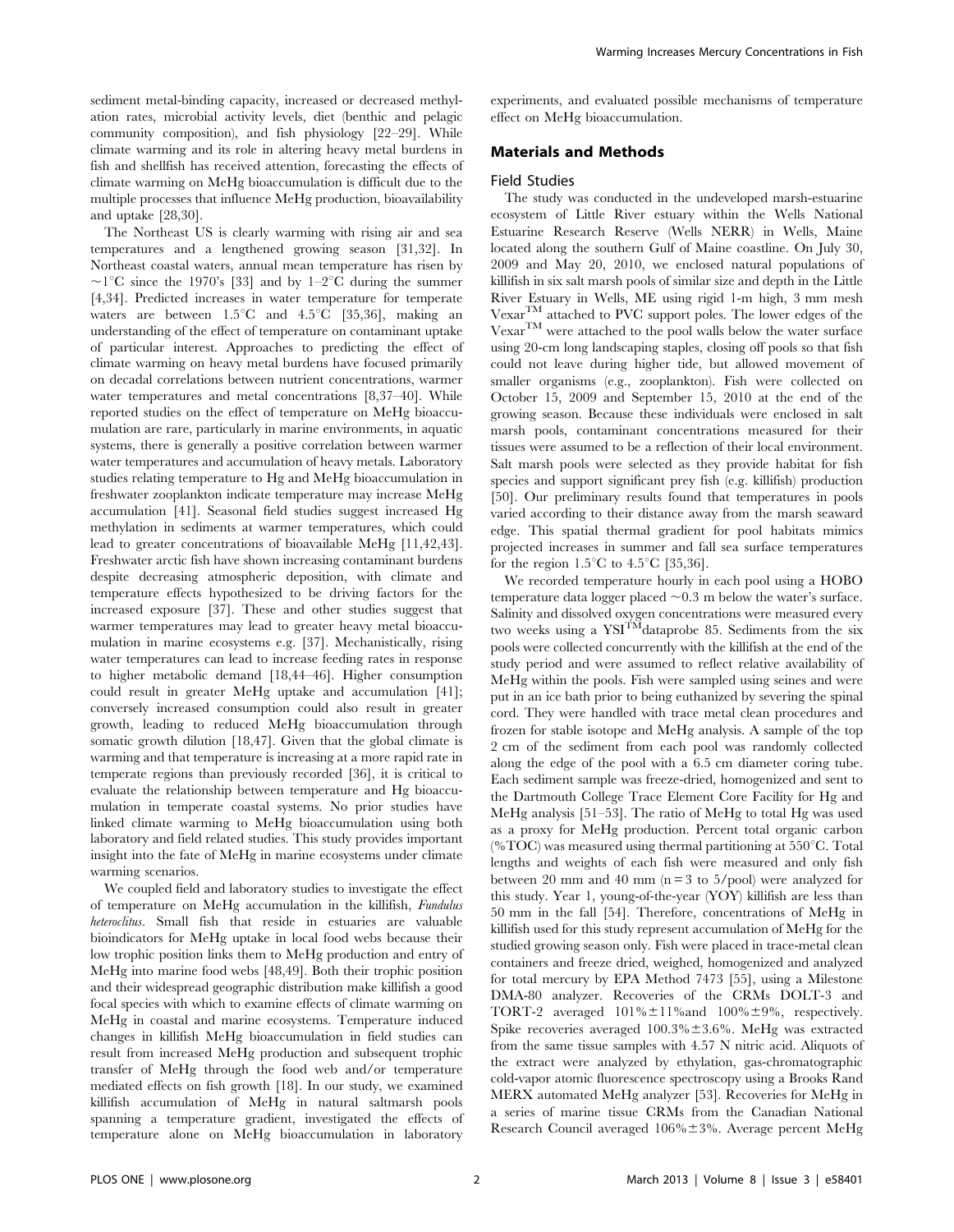(with standard errors) of total Hg in killifish was  $60.9\% \pm 8.9$  and  $46.3\% \pm 4.8$  for 2009 and 2010, respectively.

To compare feeding behavior of killifish from separate pools, a sub-sample (1–2 grams) of individual freeze-dried 2010 fish material was analyzed for stable isotopic composition  $\delta^{13}C$ ,  $\delta^{15}$ N) using an Elementar Vario Micro Cube elemental analyzer interfaced to an IsoPrime 100 mass spectrometer (preci $sion = \pm 0.2\%$ ) at the Environmental Protection Agency, Atlantic Ecology Laboratory in Narragansett, Rhode Island [56,57]. Samples for C and N were run simultaneously through the unit (i.e., carbon and nitrogen was analyzed using the same sample). Samples were randomly run in batches of 80–100 due to instrument capacity. Laboratory standards (blue mussel) were placed in duplicate every  $20<sup>th</sup>$  sample and at the beginning and end of each run to check and correct for instrument drift.

#### Laboratory Studies

Two experiments using killifish collected from the Wells National Estuarine Research Reserve (size ranges 0.603 g– 1.398 g live weight in trial 1 and 1.038 g–1.934 g live weight in trial 2) were carried out for 30 days in March and May 2011. Experimental temperatures were  $15^{\circ}$ C,  $21^{\circ}$ C and  $27^{\circ}$ C. Temperatures were chosen to capture the range of temperatures that occurred during the growing season in the field study and were inclusive of predicted increases in average temperature under climate change scenarios. The range of temperatures was broader than the averages of the field mesocosm temperatures because they captured the extremes measured in the field, not the range of mean temperatures across pools. Fish used for laboratory experiments were YOY and collected during the fall of 2010 from a single location in Wells, ME. The fish had been maintained in aerated aquaria at Dartmouth College until their use. Prior to the beginning of Trial 1, three fish from the same cohort of fish used for both trials were analyzed for MeHg concentrations yielding an average concentration of  $125\pm24$  ng g<sup>-1</sup> dry weight. For each trial, individual fish of similar size and healthy appearance were selected and randomly placed in acid-cleaned 1.5 L plastic containers, one fish per container. Six replicate fish per temperature treatment were analyzed for trial 1, and four replicates per treatment for trial 2. Each container was filled with marine water (30 PSU) created with Instant Ocean and randomly assigned to a temperature treatment. Individual fish were weighed (live wet weight) prior to the beginning and at the end of the study. Beakers were placed in temperature-controlled incubators, covered to prevent fish from escaping and to minimize evaporation, provided with aeration, and left to acclimate for one week. During acclimation, temperatures were changed no more than  $3^{\circ}C$  per day until the desired temperature (15 $^{\circ}$ C, 21 $^{\circ}$ C, or 27 $^{\circ}$ C) was reached. Fish were fed an unrestricted ration of Tetramin flakes daily prior to the beginning of the experiment. Water changes were carried out three times a week. During the experiment, fish were fed once daily 0.2 g pellets composed of fish meal from Hg contaminated fish, potato starch, and vitamins with an average MeHg ( $\pm$ standard deviation) concentration of 97 $\pm$ 1.3 µg/kg dry weight. Fish were kept on a light cycle of 16 hrs. on and 8 hrs. off. Fish were observed daily during feeding to ensure that aeration was sufficient and that the fish were healthy and active. Temperatures were checked daily using a thermometer placed inside each incubator. At the end of the 30-day period, fish were reweighed and euthanized via severing the spinal cord, placed in trace-metal clean vials, and freeze dried. Whole dried fish were weighed, homogenized and samples were analyzed by purge and trap GC using a MERX-M automated methyl mercury analyzer (Brooks Rand Labs, Seattle, WA) at the Dartmouth Trace

Element Analysis Core Facility [52,58]. Total Hg was determined as the sum of methyl and inorganic Hg extract. Percent recovery of MeHg from DORM3 (Canadian National Research Council) averaged  $94\pm1.3$ % for trial 1 and  $91\pm1.3$ % for trial 2. Duplicate samples had less than 2%RSD. Detection limits were 3ppb for MeHg and 7ppb for inorganic Hg.

#### Ethics Statement

All necessary permits were obtained for the laboratory and the field studies. Maine Department of Resources (permit # SL2009-53-00 and SL2010-60-01) and the Dartmouth College Animal Care and Use Program (protocol  $# 10-04-06$ ) approved field collection, euthanization, and laboratory fish studies.

#### Bioenergetics Model

To address concerns that trial 2 fish may have been food limited, resulting in weight loss, and to assess possible mechanisms of temperature effect on bioaccumulation, results of the laboratory experiments were evaluated using a previously developed killifish bioenergetics model (Growth = Consumption-Respiration-Egestion-Excretion) [59]. Methyl mercury bioaccumulation modeling is similar to that of Trudel and Rasmussen [60], with Fundulusspecific bioenergetics. This enabled us to derive a mechanistic understanding of the effects of temperature on MeHg bioaccumulation in our killifish laboratory study. Though the model is designed for the species *Fundulus parvipinnis* (west coast equivalent of Fundulus heteroclitus), many of the parameters used in the model were borrowed from studies of F. heteroclitus allowing us to adapt the model for this study.

Consumption and respiration are both functions of temperature, and egestion and excretion are treated as proportional to consumption. Maximum consumption and respiration occur at  $27^{\circ}$ C and  $29^{\circ}$ C, respectively [59]. In the model, consumption is treated as proportional (P) to maximum consumption that is an allometric function of fish weight and of temperature. Our P was estimated by fitting our model to our observed growth rates. Methylmercury bioaccumulation is a function of actual consumption, MeHg concentration in food and efficiency of MeHg assimilation and MeHg excretion which is also temperature dependent [60].

#### Statistical Analysis

Data were analyzed using JMP 8.0©. A one-way ANOVA was used to assess differences in stable isotope values and wet weights of killifish among pools in the field studies. A standard least squares multiple regression of mean MeHg concentrations in  $fish < 40$  mm collected from individual pools in 2009 and 2010 was used to relate variation in MeHg tissue concentrations to mean temperature, salinity, dissolved oxygen, as well as sediment MeHg concentrations and % sediment TOC. A two-way Analysis of Variance (ANOVA) with trial and treatment as interaction terms was used to investigate effects of temperature on bioaccumulation of MeHg and on arcsine percent change in mass of fish in laboratory experiments. Percent change in mass was transformed to conform to the assumptions of ANOVA (e.g., normality and homogeneity). On finding a significant difference, post-hoc Tukey-Kramer tests set to  $P = 0.05$  level of significance were used to assess pairwise differences in treatment means. A one-way ANOVA was used to test for differences in initial biomass of killifish exposed to temperature treatments between the two laboratory trials.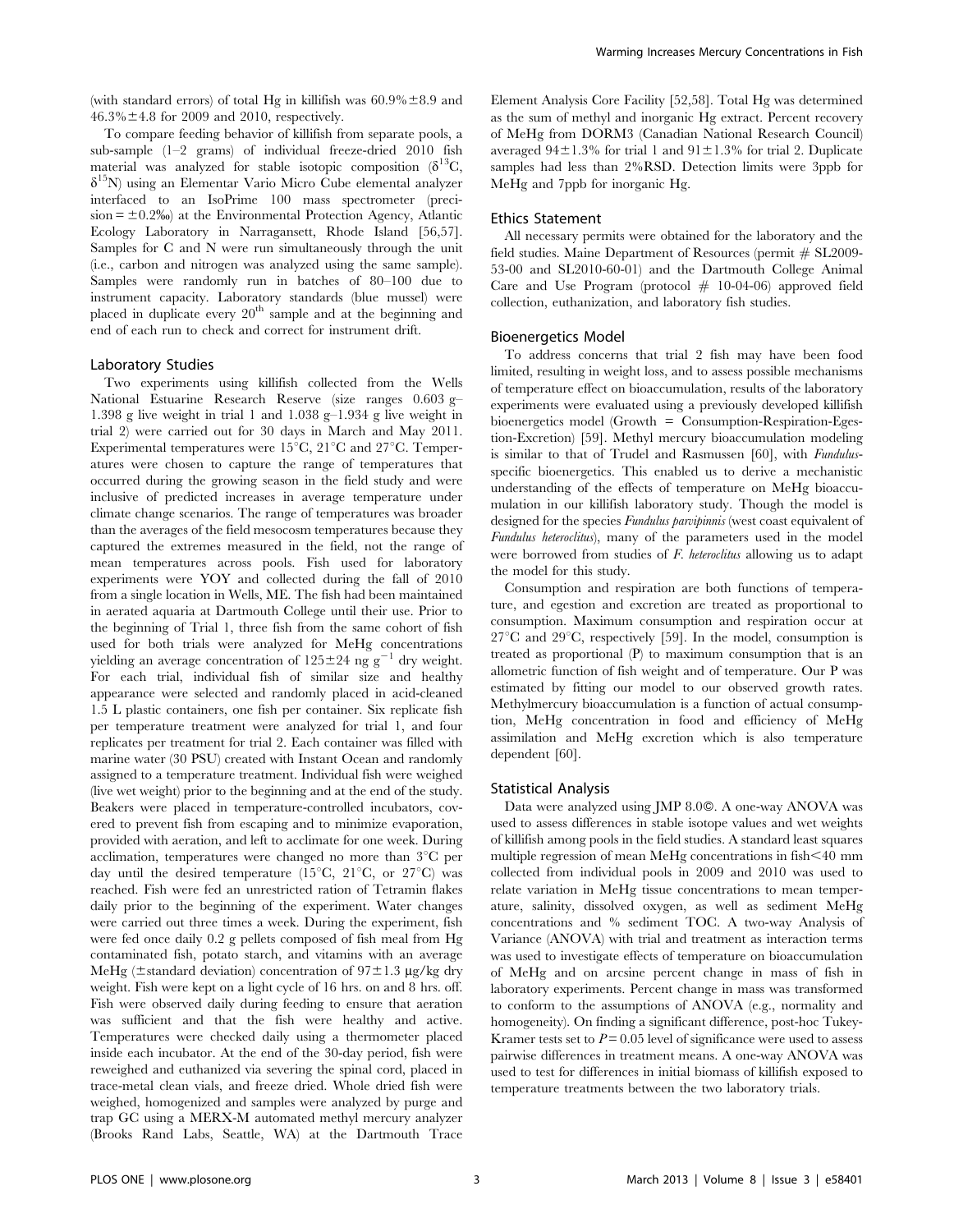#### Results

In the field studies, temperature was the only significant term in the multiple regression for MeHg concentrations with an adjusted r<sup>2</sup> value of 0.72 (Table 1). There was no relationship between sediment %MeHg and temperature  $(MS = 1.89, F = 3.66,$  $P = 0.088$ , adjusted r<sup>2</sup> = 0.21; Fig. 1). Pools exhibited a range of values for selected environmental variables (Table 2). MeHg concentrations in sediments ranged from  $0.001$  to  $0.214$  ng g<sup>-</sup> MeHg in 2009 and 0.19 to 0.41 ng  $g^{-1}$  MeHg in 2010. Percent sediment TOC ranged from 3.96 to 8.70% in 2009 and 1.03 to 10.28% in 2010. Mean salinity, temperature and dissolved oxygen values in pools ranged from  $26.8$  to  $28.0$  PSU,  $18.28$  to  $20.87^{\circ}$ C, 4.04 to 5.81 mg/L in 2009 and 29.0 to 31.0 PSU, 19.31 to  $22.04\textdegree C$ ,  $4.72$  to  $5.84 \text{ mg/L}$  in  $2010$  (Fig. 2). No significant differences in stable isotope values of killifish were found among pools (Fig. 3), indicating that all fish were feeding on similar prey items.

In laboratory experiments, we found a significant main effect of temperature on bioaccumulation of MeHg (Mean Squares  $(MS) = 0.02702$ ,  $F2,2 = 10.13$ ,  $P<0.001$ ; Fig. 4) with greater concentrations of MeHg in fish exposed to the highest temperature,  $27^{\circ}$ C (P<0.05, Tukey-Kramer). No significant effects of trial or interaction between trial and temperature were observed (Sum of Squares  $(SS) = 0.0007$ ,  $F1,2 = 0.269$ ,  $P = 0.610$ ;  $SS = 0.0040$ ,  $F2,2 = 0.743$ ,  $P = 0.487$ . Percent change in weight for each treatment was significantly different between trials, with slow or no growth in trial 2 ( $MS = 1927.8$ ,  $F1,2 = 27.7$ ,  $P < 0.001$ ; Fig. 5). No effect of trial or interaction of trial and temperature were found  $(SS = 299.5, F2, 2 = 2.99, P = 0.070; SS = 295.9, F2 = 2.96,$  $P = 0.072$ ). One-way ANOVA revealed a significant difference in the initial sizes of killifish for the two trials  $(MS = 1.94,$  $F1,2 = 19.24$ ,  $P < 0.001$  with smaller initial sizes of trial 1 fish  $(0.921 \text{ g} \pm 0.075)$  than trial 2 fish (1.439 g $\pm 0.091$ ).

#### Bioenergetics Model

The proportion of maximum consumption (P) needed to produce the observed weight change during the 30 day laboratory averaged  $19\pm2\%$  with an estimated consumption that varied between 0.018 g  $g^{-1}d^{-1}$ to 0.048 g  $g^{-1}d^{-1}$ . MeHg assimilation



Figure 1. There is no relationship between temperature and %MeHg in sediments for 2009 and 2010 in pool habitats, indicating that temperature may not be affecting MeHg bioavailability and consequently fish exposure between pools. doi:10.1371/journal.pone.0058401.g001

efficiency (AE) from modeled consumption and fitted P values were similar across temperatures (mean values of 56%, 51% and 70% at  $15^{\circ}$ C,  $21^{\circ}$ C,  $27^{\circ}$ C). Based upon observed growth rates, the model indicated that temperature increased consumption in fish from both trials, but respiration also increased. Thus, assimilated MeHg concentrations were a function of low net relative growth of new tissue at warmer temperatures. The model indicates a possible metabolic mechanism for increased bioaccumulation: fish at the highest temperature ate more food (and thus ingested more MeHg) but grew less, leading to an increase in MeHg relative to fish at lower temperatures.

#### **Discussion**

Our field and laboratory results indicate that warmer temperatures were linked to greater bioaccumulation of MeHg in the resident estuarine killifish, Fundulus heteroclitus. Killifish have a broad geographic range and are important prey for predatory fish that move into estuaries to feed and are harvested for human consumption [49,61]. F. heteroclitus spend their entire lives in a single estuarine environment and accumulate MeHg through dietary uptake of zooplankton and small benthic invertebrates [62–64]. Across marine food webs, concentrations of MeHg that enter at the base of food webs will be propagated to higher trophic level species [33]. Thus, climate-induced increases in lower trophic level bioaccumulation will likely increase human exposure to MeH<sub>g</sub>

Effects of temperature on MeHg bioaccumulation in killifish can follow from changes in fish metabolism, prey species composition, environmental conditions influencing sediment biogeochemistry, or MeHg production and bioavailability [23,37]. Killifish consume a wide range of benthic and pelagic prey including detritus, insects, amphipods and copepods [65,66]. Our field study indicates fish collected from different pools had similar diets, inferred from stable isotope values, suggesting that prey preference had little influence on MeHg bioaccumulation. The duration of exposure (i.e., field fish were exposed for multiple months as opposed to 30 days in the lab) to Hg did not qualitatively change the relationship of higher temperature and increased MeHg bioaccumulation. Therefore, the observed differences in magnitude of MeHg accumulation between field and laboratory experiments can be better explained by the consumption of MeHg enriched food by laboratory fish relative to natural levels in the field.

Warmer temperatures can influence both the physiology and metabolism of fish. Fish experiencing warmer temperatures typically have elevated metabolic rates, but consumption rates may increase or decrease depending on the changes in behavior and prey availability. The effect of temperature on MeHg accumulation depends largely on growth efficiency, which integrates the effects of consumption and metabolism [18,44– 46]. The bioenergetics model based on our laboratory results suggested that killifish consumption increased with temperature, but respiration increased even more, leading to low growth, low growth efficiency, and greater MeHg bioaccumulation. The model also predicted that killifish tissue growth is faster at lower temperatures due to reduced respiration rates. Faster growing killifish should have reduced MeHg concentrations than slowgrowing fish due to somatic growth dilution [18,67]. Given this, one might have expected the  $27^{\circ}$ C treatment from trial 2, which exhibited no growth, to have slightly elevated MeHg tissue concentrations than their trial 1 counterpart. This was not evident in the laboratory data and may be due to the duration of the experiment being too short for this difference to be evident in the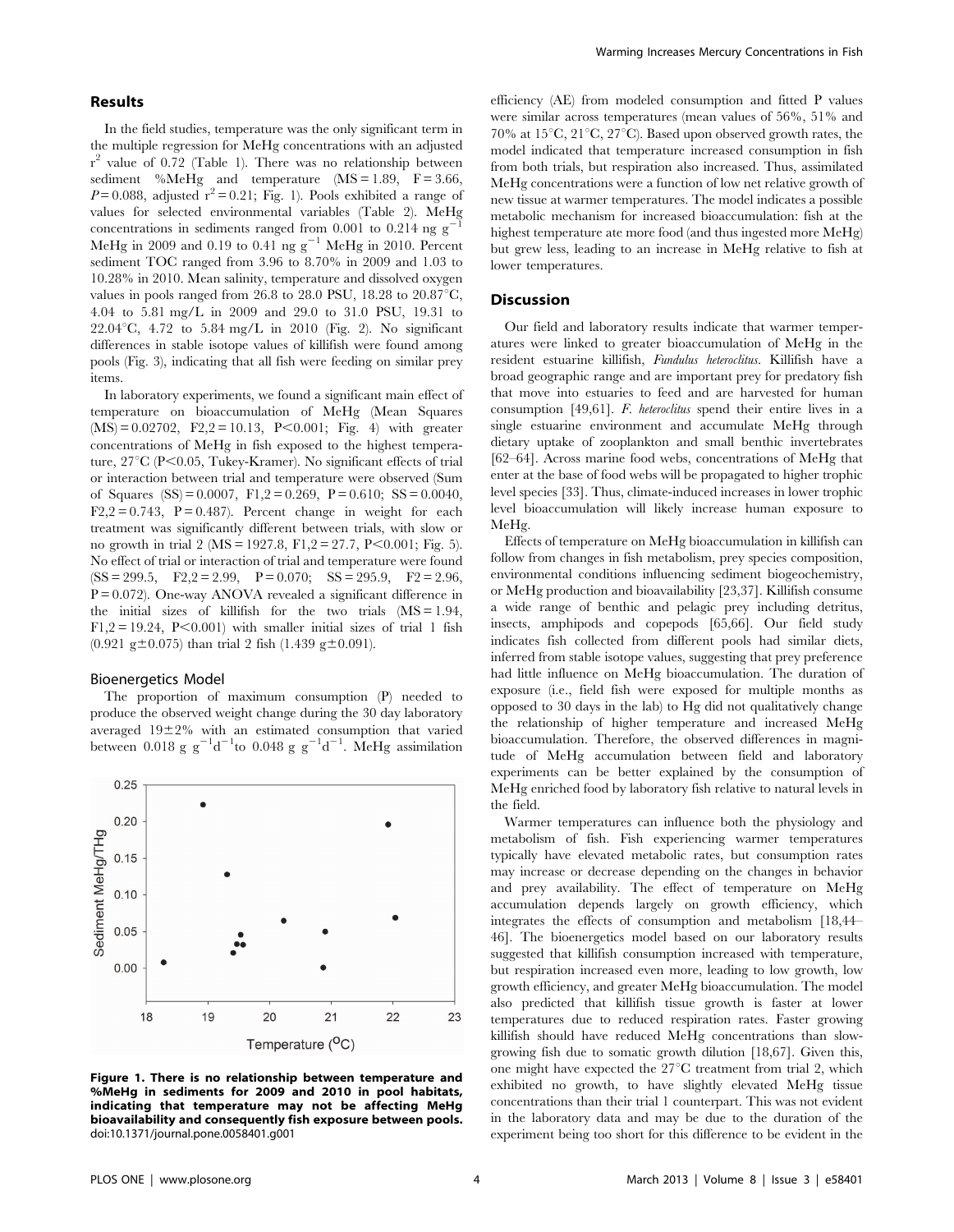

Figure 2. Mean tissue MeHg concentrations (ng  $g^{-1}$  dry fish tissue) in enclosed pools plotted against average individual environmental parameters collected from salt marsh pools. There are no significant relationships between fish MeHg concentrations and salinity, dissolved oxygen, %TOC, or sediment MeHg. In contrast to other environmental variables, temperature shows a significant positive regression with tissue MeHg concentrations. doi:10.1371/journal.pone.0058401.g002

fish (MeHg had not reached a steady state concentration). Alternatively, the highly MeHg enriched food source masked subtle effects of growth on bioaccumulation within a given temperature treatment. For natural populations, fish experiencing warmer temperatures during their growing season may have relatively increased body burdens of MeHg due to the effects of temperatures on their metabolism. However, this may be mediated or exacerbated by other environmental variables.

In our laboratory study, percent mass gain or loss in killifish differed between the two laboratory trials. Fish generally did not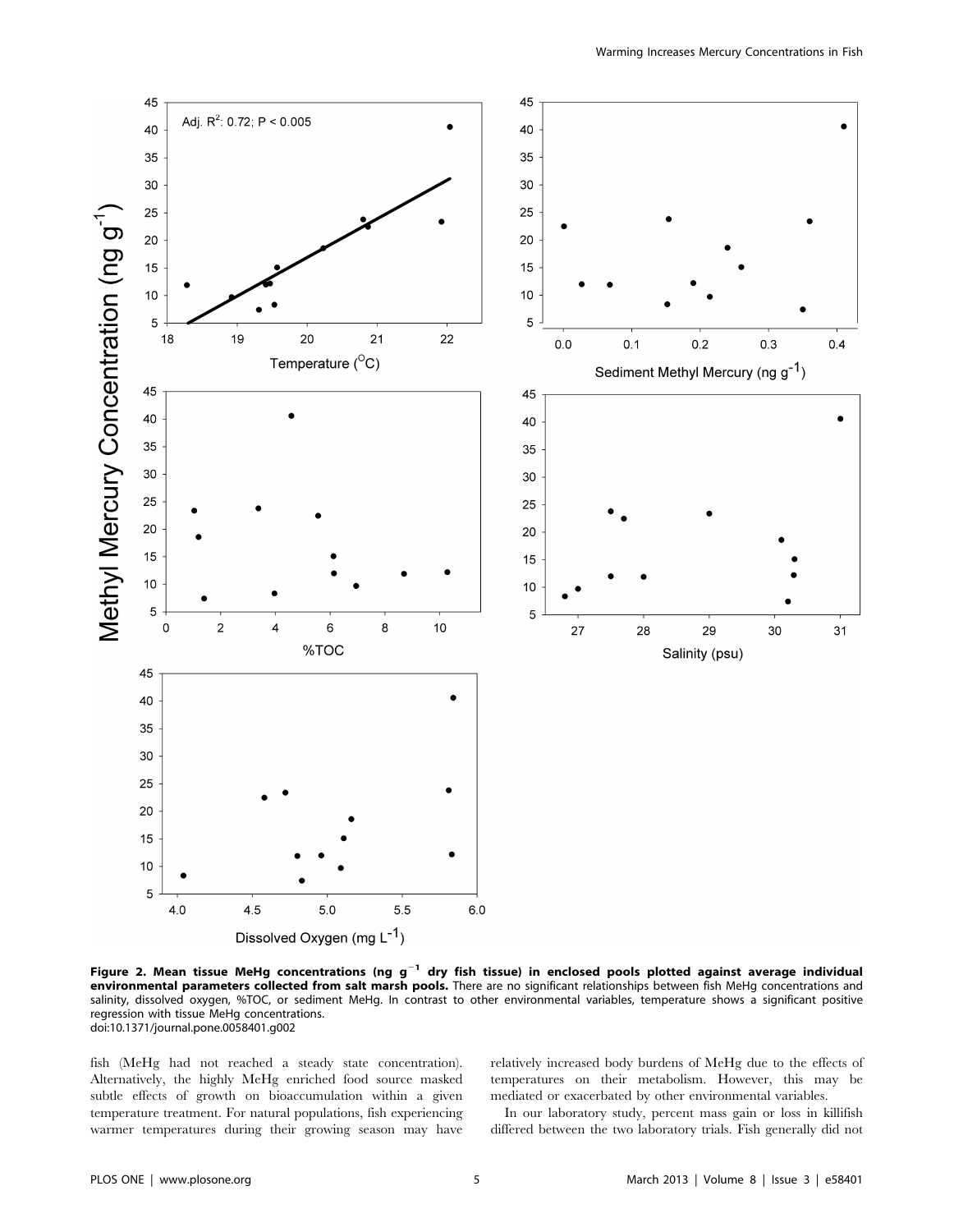

Figure 3.  $\delta^{13}$ C and  $\delta^{15}$ N stable isotopes values ( $\pm$ SD) for YOY killifish collected from natural pool habitats. Killifish collected from individual pools did not differ in either carbon or nitrogen isotopic signatures, suggesting that fish collected from different pools had similar diets and dietary composition did not affect MeHg bioaccumulation.

doi:10.1371/journal.pone.0058401.g003

grow or lost mass in the second trial but not the first. The difference in growth between the trials was likely an allometric effect; average initial sizes were larger for killifish used in the second trial. Nonetheless, both trials resulted in significantly greater average MeHg concentrations in killifish exposed to the highest temperature, suggesting that the effects of temperature on growth efficiency were consistent across trials despite the overall difference in growth. There was no difference in MeHg concentrations between the low and middle temperature treatment in either trial, contrasting with the apparently linear effect of temperature in the field experiment. This difference may be due to the fact that fish had been housed at  $21^{\circ}$ C since their fall collection prior to the experiment; thus, only fish in the highest temperature treatment experienced an overall increase in temperature. We

Table 1. Multiple regression analysis for pool samples; temperature was the only significant predictor in the model.

| <b>Independent Variables</b>    | Regression<br><b>Coefficients</b> | SS    | <b>P-values</b> | Adi. $r^2$ |
|---------------------------------|-----------------------------------|-------|-----------------|------------|
| Temperature (°C)                | 7.37                              | 465.8 | 0.005           | 0.72       |
| Dissolved Oxygen (mg $L^{-1}$ ) | 3.41                              | 21.2  | 0.388           |            |
| % Total Organic Carbon          | 0.55                              | 12.9  | 0.495           |            |
| Salinity (psu)                  | 0.36                              | 1.3   | 0.822           |            |
| Sediment MeHg (ng $q^{-1}$ )    | $-3.8$                            | 0.9   | 0.849           |            |

doi:10.1371/journal.pone.0058401.t001

hypothesize that had the initial cohort been housed for long-term care at  $15^{\circ}$ C, both the  $21^{\circ}$ C and  $27^{\circ}$ C treatments would have indicated a significant increase in MeHg. Optimal growth for killifish that reside in the Western North Atlantic occurs at temperatures ranging from  $24^{\circ}$ C to  $29^{\circ}$ C and lethal temperature is above  $36^{\circ}$ C.

In addition to affecting fish physiology, increased temperatures could also alter environmental conditions that would change the bioavailability of MeHg to fish through changes in sediment biogeochemistry [24,58]. In general, the relationship of temperature to MeHg production and flux are poorly understood for marine ecosystems [11,42,43]. Past studies indicate that elevated temperatures in mesocosms and in the field could result in sulfate reduction rates, which could lead to higher methylation rates and greater flux to the water column [68–70]. Though microbial activity was not explicitly examined in this study, there was no relationship between sediment MeHg and temperature. Past studies have used sediment  $MeHg/Hg_t$  ratio (%MeHg) as a measure of methylation efficiency [71,72]. Field data indicated that sediment MeHg concentrations as well as %MeHg differed slightly between pools, but these differences were not related to temperature (Fig. 1) or to fish MeHg tissue (Fig. 2). In this study, MeHg water column concentrations were not measured; while it can be inferred from the lack of relationship between temperature

Table 2. Environmental parameters, % TOC, methylmercury concentrations in sediment and tissue of Fundulus heteroclitus from salt marsh pools.

| 2009   | %TOC  | <b>Sediment</b><br>MeHg (ng g-1) | <b>Mean Tissue MeHg</b><br>(ng g-1) | Mean Temp. (°C)  | <b>Mean salinity (psu)</b> | Mean DO $(mg L^{-1})$ |
|--------|-------|----------------------------------|-------------------------------------|------------------|----------------------------|-----------------------|
| Pool 1 | 3.96  | 0.15                             | $8.34 \pm 2.96$                     | $19.53 \pm 0.01$ | $26.8 \pm 0.87$            | $4.04 \pm 0.47$       |
| Pool 2 | 6.14  | 0.03                             | $14.18 \pm 1.31$                    | $19.41 \pm 0.12$ | $17.5 \pm 1.12$            | $4.96 \pm 0.47$       |
| Pool 3 | 8.70  | 0.07                             | $9.12 \pm 7.04$                     | $18.28 \pm 0.08$ | $28.0 \pm 0.89$            | $4.80 \pm 0.47$       |
| Pool 4 | 5.56  | 0.001                            | $22.48 \pm 5.76$                    | $20.87 \pm 0.13$ | $27.7 \pm 0.99$            | $4.58 \pm 0.27$       |
| Pool 5 | 6.94  | 0.21                             | $9.07 \pm 2.94$                     | $18.92 \pm 0.11$ | $27.0 \pm 1.03$            | $5.09 \pm 0.58$       |
| Pool 6 | 3.38  | 0.15                             | $23.81 \pm 11.05$                   | $20.80 \pm 0.08$ | $27.5 \pm 0.99$            | $5.81 \pm 0.63$       |
| 2010   |       |                                  |                                     |                  |                            |                       |
| Pool 1 | 1.39  | 0.35                             | $7.42 \pm 2.36$                     | $19.31 \pm 0.06$ | $30.3 \pm 0.72$            | $4.83 \pm 0.95$       |
| Pool 2 | 1.19  | 0.24                             | $18.6 \pm 4.34$                     | $20.23 \pm 0.07$ | $30.1 \pm 1.12$            | $5.16 \pm 0.65$       |
| Pool 3 | 10.28 | 0.19                             | $12.2 \pm 3.09$                     | $19.47 \pm 0.08$ | $30.3 \pm 1.05$            | $5.83 \pm 0.76$       |
| Pool 4 | 1.03  | 0.36                             | $23.4 \pm 7.42$                     | $21.92 \pm 0.08$ | $29.0 \pm 1.31$            | $4.72 \pm 0.68$       |
| Pool 5 | 6.12  | 0.26                             | $15.1 \pm 2.35$                     | $19.57 \pm 0.06$ | $30.3 \pm 0.33$            | $5.11 \pm 0.80$       |
| Pool 6 | 4.58  | 0.41                             | $40.59 \pm 5.28$                    | $22.04 \pm 0.09$ | $31.0 \pm 0.71$            | $5.84 \pm 0.56$       |

doi:10.1371/journal.pone.0058401.t002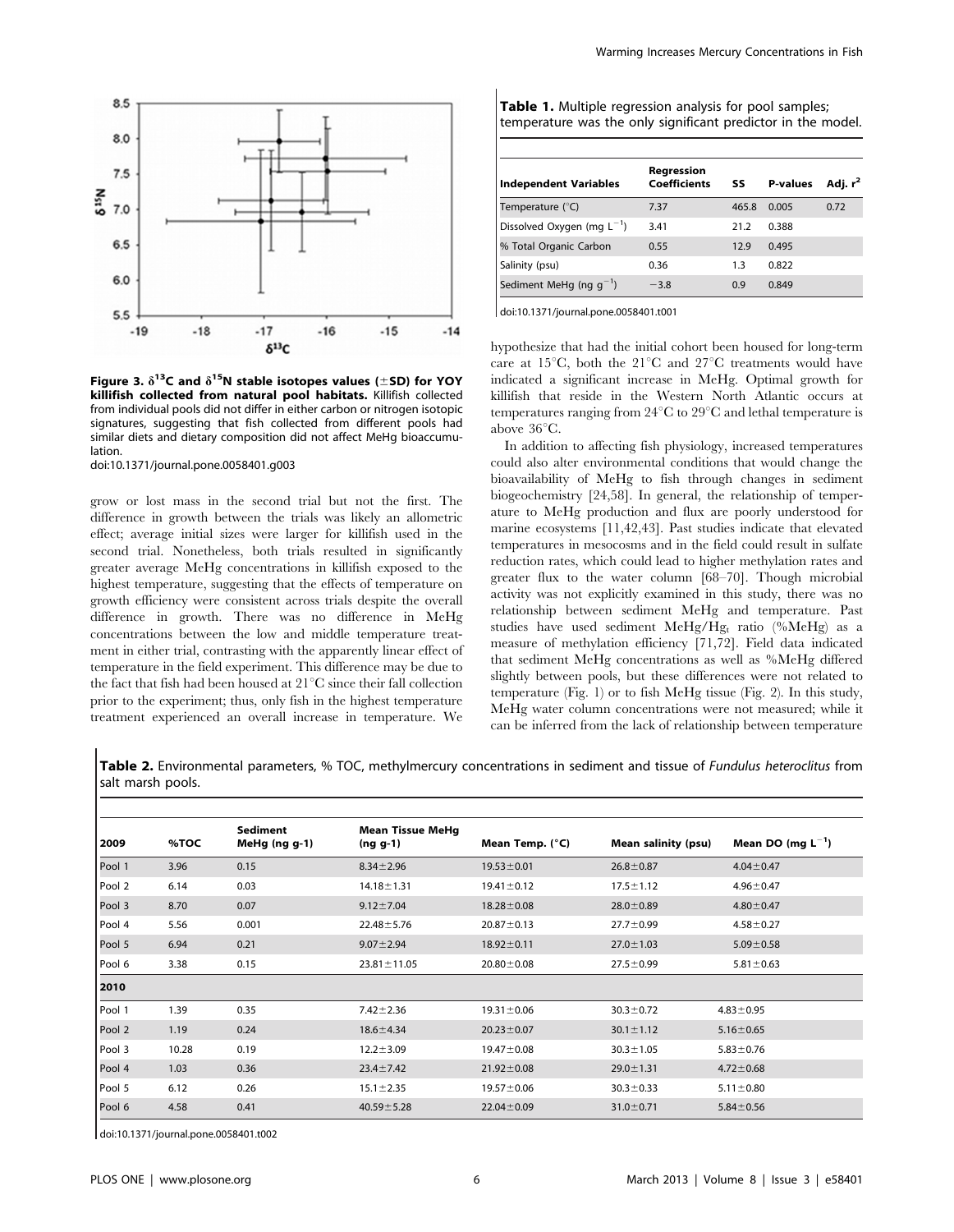

Figure 4. Mean  $\pm$  s.d. of MeHg concentrations of killifish (ng dry weight) exposed to 15 $^{\circ}$ C, 21 $^{\circ}$ C and 27 $^{\circ}$ C for 30 days. MeHg concentrations were highest in killifish exposed to 27 $\degree$ C. Different letters indicate significant differences. doi:10.1371/journal.pone.0058401.g004

and sediment %MeHg that temperature had no effect on methylation rates and MeHg bioavailability to fish, it is not shown empirically in this study.

Field data in this study also indicate that MeHg bioaccumulation did not statistically relate to salinity, TOC, or dissolved oxygen, all of which can affect metal bioavailability. However, between-year variation of MeHg bioaccumulation in the field results may have been caused by temporal variation in microbial activity of sulfate-reducing bacteria, or changes to the prey community structure, salinity and ecosystem productivity [13,22- 24,27,29,73]. The relationship between salinity and MeHg accumulation is still unclear as studies report both a positive and a negative relationship with increasing salinity and are typically based on aqueous rather than dietary exposure [73,74]. Our average difference between years  $(\sim 4$  psu) would not have likely affected MeHg concentrations as a recent study demonstrated there was little difference in MeHg concentrations in killifish exposed to experimental salinities ranging from 0 to 25 psu [73]. The field results of this study suggest that across the range of environmental variables, MeHg concentration differences in killifish were only correlated with temperature (Fig. 2). The most parsimonious explanation for these results is provided by the bioenergetics model of our laboratory fish study that indicated that fish exposed to higher temperatures ate more and grew less than fish exposed to lower temperatures. This is consistent with other studies that indicate slow-growing fish have higher MeHg concentrations than fast-growing fish [18,47].

Climate change encompasses multiple changes in physical factors (e.g., wind flows, atmospheric circulation, and precipitation) that will likely affect mercury deposition and bioavailability, and biological factors (e.g., species biogeographic patterns, composition) that affect food web structure and in turn bioaccumulation [30]. We have shown that under current predicted changes in climate warming, MeHg concentrations significantly increased under controlled laboratory and natural field mesocosm

#### References

- 1. Sunderland EM (2007) Mercury exposure from domestic and imported estuarine and marine fish in the US seafood market. Environmental Health Perspectives 115: 235–242.
- 2. Roman HA, Walsh TL, Coull BA, Dewailly E, Guallar E, et al. (2011) Evaluation of the cardiovascular effects of methylmercury exposures: Current



Figure 5. Mean  $\pm$  s.d. of growth (expressed as % weight change) of killifish exposed to  $15^{\circ}$ C, 21 $^{\circ}$ C and 27 $^{\circ}$ C for 30 days. Trial 1 killifish had positive growth in all treatment temperatures. Trial 2 killifish had slight negative average growth in treatment temperatures of 15 $°C$  and 27 $°C$ . doi:10.1371/journal.pone.0058401.g005

studies. However, other climate related factors would likely indirectly affect contaminant bioaccumulation in resident fish. Earlier estuarine ice-out dates and earlier winter/spring high river flows will result in longer ice-free seasons that can lengthen the growing season of killifish and affect its growth efficiency in addition to average summer temperatures. Moreover, changes in nutrient loading in estuaries due to changes in precipitation could also alter estuarine trophic status thereby changing MeHg production and bioaccumulation [16,17,75]. Nixon et al [34] have shown a reduction in overall productivity in Narragansett Bay with long term changes in climate and reduced productivity in freshwater systems has been shown to result in increases in MeHg bioaccumulation [29,76].

While many of these factors have the potential to indirectly alter MeHg bioavailability to marine food webs, the predicted increases in temperature will directly increase MeHg bioaccumulation at lower trophic levels such as killifish. This increase can be propagated to higher trophic level fish consumed by humans, resulting in increased human exposure to MeHg. This effect should be incorporated into policy and management efforts aimed at reducing human health risks from MeHg exposure.

#### Acknowledgments

We would like to thank the following people for their assistance with field and laboratory research; Curtis Hansen, Deenie Bugge, Hannah Roebuck, and Jaqueline Boudreau. We would also like to thank Kimberly Lellis-Dibbles for processing and running our samples for stable isotope analysis.

#### Author Contributions

Conceived and designed the experiments: JAD KLB DW CYC. Performed the experiments: JAD KLB MD. Analyzed the data: JAD KLB MD. Contributed reagents/materials/analysis tools: DWE. Wrote the paper: JAD KLB CYC DWE MD DW.

evidence supports development of a dose-response function for regulatory benefits analysis. Environmental Health Perspectives 119: 607–614.

<sup>3.</sup> Sheffield PE, Landrigan PJ (2011) Global climate change and children's health: threats and strategies for prevention. Environmental Health Perspectives 119: 291–298.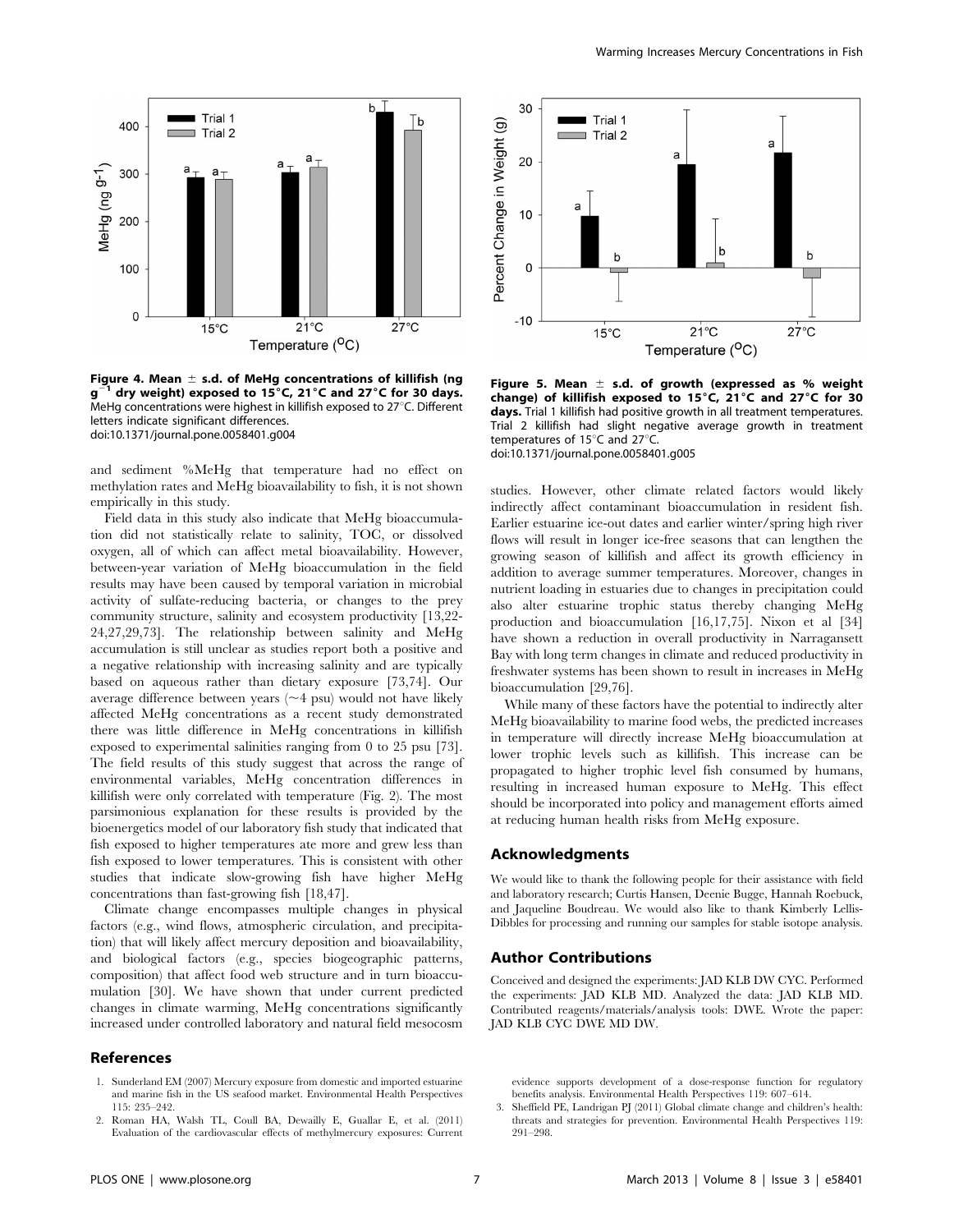- 4. Dijkstra JA, Westerman EL, Harris LG (2011) The effects of climate change on species composition, succession and phenology: A case study. Global Change Biology 17: 2360–2369.
- 5. Martinez-Corizas A, Pontevedra-Pombal X, Garcia-Rodeja E, Novoa-Munoz JC, Shotyk W (1999) Mercury in a spanish peat bog: Archive of climate change and atmospheric metal deposition. Science 284: 939–942.
- 6. Breitburg DL, Sanders JG, Gilmour CC, Hatfield CA, Osman RW, et al. (1999) Variability in responses to nutrients and trace elements, and transmission of stressor effects through an estuarine food web. Limnology and Oceanography 44: 837–863.
- 7. Belkin I (2009) Rapid warming of large marine ecosystems. Progress in Oceanography 81: 207–213.
- 8. Sunderland EM, Amirbahman A, Bergess NM, Dalziel J, Harding G, et al. (2012) Mercury sources and fate in the Gulf of Maine. Environmental Research 119: 27–41.
- 9. Balcom PH, Hammerschmidt CR, Fitzgerald WF, Lamborg CH, O'Connor JS (2008) Seasonal distributions and cycling of mercury and methylmercury in the waters of New York/New Jersey harbor estuary. Marine Chemistry 109: 1–17.
- 10. Hall BD, Aiken GR, Krabbenhoft DP, Marvin-DiPasquale MC, Swarzenski CM (2008) Wetlands as principal zones of methylmercury production in southern Louisiana and the Gulf of Mexico Region. Environmental Pollution 154: 124–134.
- 11. Marvin-DiPasquale M, Agee JG, Bouse R, Jaffe B (2003) Microbial cycling of mercury in contaminated pelagic and wetland sediments of San Pablo Bay, California. Environmental Geology 43: 260–267.
- 12. Fitzgerald WF, Lamborg CH, Hammerschmidt CR (2007) Marine Biogeochemical cycling of mercury. Chemical Review 107: 641–662.
- 13. Compeau CC, Henry EA, Mitchell R (1985) Sulfate-reducing bacteria: Principal methylators of mercury in anoxic estuarine sediments. Applied and Environmental Microbiology 50: 498–502.
- 14. Chen CY, Dionne M, Mayes BM, Ward DM, Sturup S, et al. (2009) Mercury bioavailability and bioaccumulation in estuarine food webs in the Gulf of Maine. Environmental Science & Technology 43: 1804–1810.
- 15. Hammerschmidt CR, Firzgerald WF (2006) Methylmercury cycling in the sediments on the continental shelf of southern New England. Geochemical Cosmochim Acta 70: 918–930.
- 16. Mason R, Rolfhus K, Fitzgerald W (1998) Mercury in the North Atlantic. Marine Chemistry 61: 37–53.
- 17. Sunderland E, Krabbenhoft D, Moreau J, Strode S, Landing W (2009) Mercury sources, distribution, and bioavailability in the North Pacific Ocean: Insights from data and models. Global Biogeochemical Cycles 23. DOI: 10.1029/ 2008GB003425.
- 18. Ward DM, Nislow KH, Chen CY, Folt C (2010) Rapid, efficient growth reduces mercury concentrations in stream-dwelling Atlantic salmon. Transactions of the American Fisheries Society 139: 1–10.
- 19. Frohne T, Rinklebe J, Langer U, Du Lainge G, Mothes S, et al. (2012) Biogeochemical factors affecting mercury methylation rate in two contaminated floodplain soils. Biogeosciences 9: 493–507.
- 20. Mason R, Choi A, Fitzgerald W, Hammerschmidt C, Lamborg C, et al. (2012) Mercury biogeochemical cycling in the ocean and policy implications. Environmental Research 119:101–117.
- 21. Taylor DL, Linehan JC, Murray DW, Prell WL (2012) Indicators of sediment and biotic mercury contamination in a southern New England estuary. Marine Pollution Bulletin 64: 807–819.
- 22. Compeau GC, Bartha R (1994) Methylation and demethylation of mercury under controlled redox, pH and salinity conditions. Applied and Environmental Microbiology 48: 1203–1207.
- 23. Chetelat J, Amyot M (2009) Elevated methylmercury in high arctic Daphnia and the role of productivity in controlling their distribution. Global Change Biology 15: 706–718.
- 24. Ullrich SM, Tanton TW, Abdrashiova SA (2001) Mercury in the aquatic environment: A review of factors affecting methylation. Critical reviews in Environmental Science and Technology 31: 241–293.
- 25. Compeau GC, Bartha R (1985) Sulfate-reducing bacterial: principal methylators of mercury in anoxic estuarine sediment. Applied and Environmental Microbiology 50: 498–502.
- 26. Compeau GC, Bartha R (1987) Effect of salinity on mercury-methylating activity of sulfate-reducing bacteria in estuarine sediments. Applied Environmental Microbiology 53: 261.
- 27. Eagles-Smith CA, Ackerman JT (2009) Rapid changes in small fish mercury concentrations in estuarine wetlands: Implications for wildlife risk and monitoring programs. Environmental Science & Technology 43: 8658–8664.
- 28. Gilmour CC, Henry EA, Mitchell R (1992) Sulfate stimulation of mercury methylation in freshwater sediments. Environmental Science & Technology 26: 2281.
- 29. Chen C, Folt C (2005) High plankton densities reduce mercury biomagnification. Environmental Science & Technology 39 115–121.
- 30. Ward DW, Nislow KH, Folt C (2010) Bioaccumulation syndrome: identifying factors that make some stream food webs prone to methylmercury accumulation. Annals of the New York Academy of Sciences 1195: 62–83.
- 31. Hayhoe K, Wake CP, Huntington TG, Luo L, Schwartz MD, et al. (2007) Past and future changes in climate and hydrological indicators in the US Northeast. Climate Dynamics 4: 381–407.

Warming Increases Mercury Concentrations in Fish

- 32. Trombulack SC, Wolfson R (2004) Twentieth-century climate change in New England and New York, USA. Geophysical Research Letters 31: Doi:10.1029/ 2004GL020574.
- 33. Chen C, Amirbahman A, Fisher N, Harding G, Lamborg C, et al. (2008) Methylmercury in marine ecosystems: spatial patterns and processes of production, bioaccumulation, and biomagnification. Ecohealth 5:399–408.
- 34. Nixon SW, Granger SL, Buckley B, Lamont M, Rowell B (2004). A one hundred and seventeen year coastal water temperature record from Woods Hole, Massachusetts. Estuaries 27: 397–404.
- 35. Fogarty M, Incze L, Hayhoe K, Mountain D, Manning J (2008) Potential climate change impacts on Atlantic cod (Gadus morhua) off the northeastern USA. Mitigation and Adaptation Strategies for Global Change 13: 453–466.
- 36. IPCC (2007) The physical science basis. Contribution of working group I to the fourth assessment report of the intergovernmental panel on climate change. Geneva, Switzerland: Intergovernmental panel on climate change. 1,009 p.
- 37. Carrie J, Wang F, Sanei H, MacDonald RW, Outridge PM, et al. (2010) Increasing contaminant burdens in an Arctic Fish, Burbot (Lota lota) in a warming climate. Environmental Science & Technology 44: 316–322.
- 38. Tsui MTK, Wang W-X (2006) Acute toxicity of mercury to Daphnia magna under different conditions. Environmental Science & Technology 40: 4025–4030.
- 39. Cherkasov AS, Grewal S, Sokolova IM (2007) Combined effects of temperature and cadmium exposure on haemocyte apoptosis and cadmium accumulation in the eatern oyster Crassostrea virginica (Gmelin). Journal of Thermal Biology 32: 162–170.
- 40. Leung KMY, Taylor AC, Furness RW (2000) Temperture dependent physiological responses of the dogwhelk, Nucella lapillus, to cadmium exposure. Journal of the Marine Biological Association of the UK 80: 647–660.
- 41. Tsui MTK, Wang W-X (2004) Temperature influences on the accumulation and elimination of mercury in freshwater cladoceran, Daphnia magna. Aquatic Toxicology 70: 245–256.
- 42. Hollweg TA, Gilmour CC, Mason RP (2010) Mercury and methylmercury cylcing in sediments of the mid-Atlantic continent and slope. Limnology and Oceanography 55: 2708–2722.
- 43. Hammerschmidt CR, Fitzgerald WF (2004) Geochemical controls on the production and distribution of methylmercury in near-shore marine sediments. Environmental Science & Technology 38: 1487–1495.
- 44. Sokolova IM, Lannig G (2008) Interactive effects of metal pollution and temperature on metabolism in aquatic ectotherms: implications of global climate change. Climate Research 37: 181–201.
- 45. Wang R, Wong M-H, Wang W-X (2011) Coupling of methylmercury uptake with respiration and water pumping in freshwater tilapia Oreochromis mloticus. Environmental Toxicology and Chemistry 30: 2142–2147.
- 46. Ward DM, Nislow KH, Chen CY, Folt CL (2010) Reduced trace element concentrations in fast growing juvenile Atlantic salmon in natural streams. Environmental Science & Technology 44: 3245–3251.
- 47. Karimi R, Chen C, Pickhardt P, Fisher N, Folt C (2007) Stoichiometric controls of mercury dilution by growth. Proceedings of the National Academy of Sciences of the United States of America 104: 7477–7482.
- 48. Scheuhammer AM, Atchison CM, Wong AHK, Evers DC (1998) Mercury exposure in breeding common loons (Gavia immer) in Central Ontario, Canada. Environmental Toxicology and Chemistry 17: 191–196.
- 49. Kneib R (2000) Salt marsh ecoscapes and production transfers by estuarine nekton in the southeastern United States. In: Weinstein M, Kreeger D, editors. Concepts and controversies in tidal marsh ecology. Boston: Kluwer Academic Publishers. pp. 267–291.
- 50. MacKenzie R, Dionne M (2008) Habitat heterogeneity: the importance of salt marsh pools and high marsh surfaces to fish production in two Gulf of Maine salt marshes. Marine Ecology Progress Series 368: 217–230.
- 51. Bloom NS, Colman JA, Barber L (1997) Artifact formation of methyl mercury during aqueous distillation and alternative techniques for the extraction of methyl mercury from environmental samples. Fresenius' Journal of Analytical Chemistry 358:371–378.
- 52. Taylor VF, Jackson BP, Chen CY (2008) Mercury speciation and total trace element determination of low-biomass biological samples. Anal Bioanal Chem 392: 1283–1290.
- 53. Taylor VF, Carter A, Davies C, Jackson BP (2011) Trace-level automated mercury speciation analysis. Analytical Methods 3: 1143–1148.
- 54. Fritz ES, Garside ET (1975) Comparison of age composition, growth and fecundity between two populations each of Fundulus heteroclitus and Fundulus diaphanus (Pieces: Cyprinodontide). Canadian Journal of Zoology 53: 361–369.
- 55. EPA US (1998) Mercury in solids and solutions by thermal decomposition, amalgamation, and atomic absorption spectropho-tometry. Washington, DC: Environmental Protection Agency.
- 56. Wainwright SC, Weinstein MP, Able KW, Currin CA (2000) Relative importance of benthic microalgae, phytoplankton and the detritus of smooth cordgrass Spartina alterniflora and the common reed Phragmites australis to brackishmarsh food webs. Marine Ecology Progress Series 200: 77–91.
- 57. Weinstein MP, Litvin SY (2000) The role of tidal salt marsh as an energy source for marine transient and resident finfishes: A stable isotope approach. Transactions of the American Fisheries Society 129: 797–810.
- 58. Jackson B, Taylor V, Baker RA, Miller E (2009) Low-level mercury speciation in freshwaters by isotope dilution GC-ICP-MS. Environmental Science & Technology 43: 2463–2469.